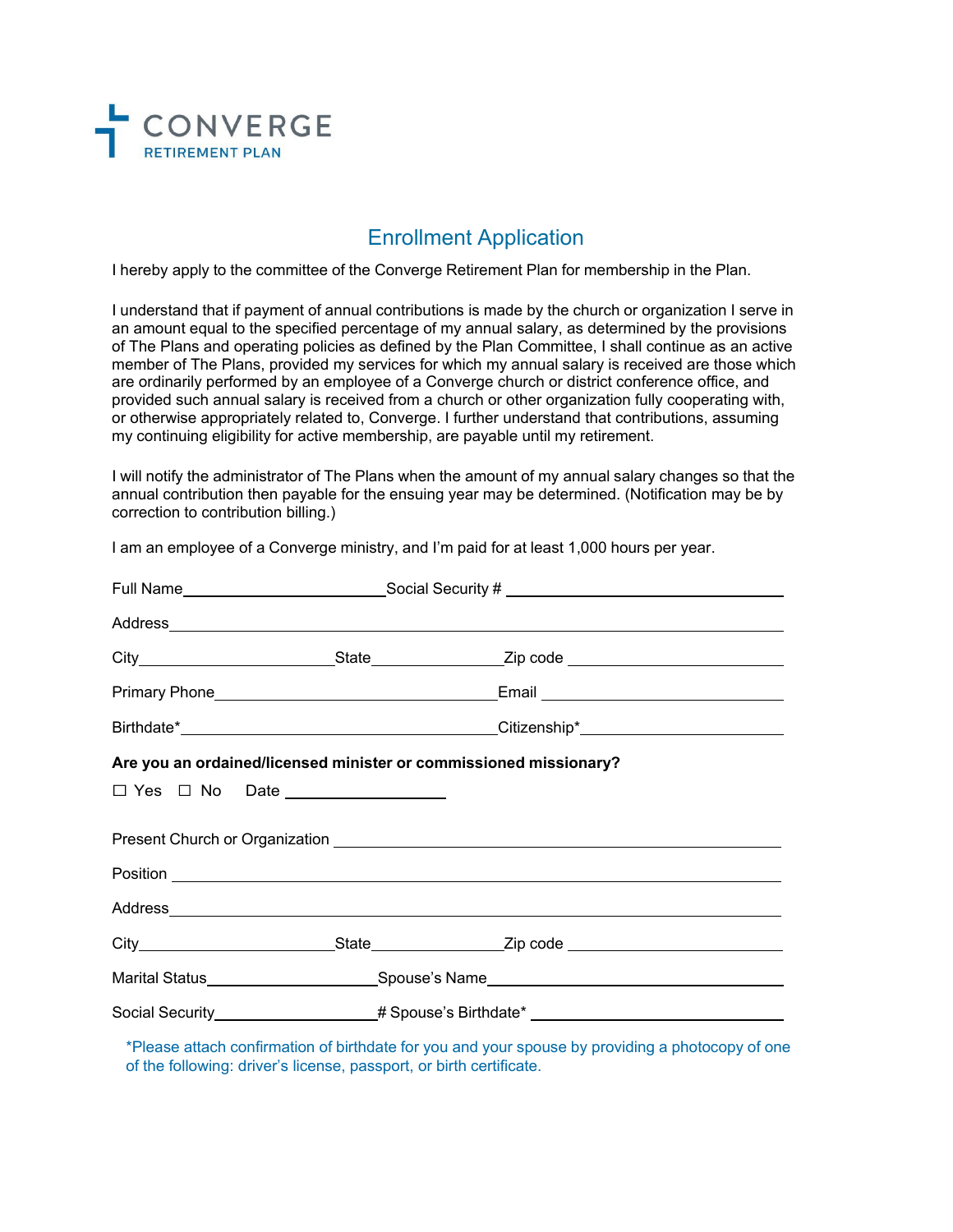### Annual contribution

Annual contribution shall be equal to the specified amount of the total of annual cash salary (plus allowance for housing, utilities, etc. for pastors and missionaries only) as indicated below.

| <b>Present Annual Cash Salary</b>                                                                                                                                                                                                                                                                                                 | $\frac{1}{\sqrt{1-\frac{1}{2}}}\frac{1}{\sqrt{1-\frac{1}{2}}}\frac{1}{\sqrt{1-\frac{1}{2}}}\frac{1}{\sqrt{1-\frac{1}{2}}}\frac{1}{\sqrt{1-\frac{1}{2}}}\frac{1}{\sqrt{1-\frac{1}{2}}}\frac{1}{\sqrt{1-\frac{1}{2}}}\frac{1}{\sqrt{1-\frac{1}{2}}}\frac{1}{\sqrt{1-\frac{1}{2}}}\frac{1}{\sqrt{1-\frac{1}{2}}}\frac{1}{\sqrt{1-\frac{1}{2}}}\frac{1}{\sqrt{1-\frac{1}{2}}}\frac{1}{\sqrt{1-\frac{1}{2}}}\frac{1}{\sqrt{1-\frac{$ |               |
|-----------------------------------------------------------------------------------------------------------------------------------------------------------------------------------------------------------------------------------------------------------------------------------------------------------------------------------|---------------------------------------------------------------------------------------------------------------------------------------------------------------------------------------------------------------------------------------------------------------------------------------------------------------------------------------------------------------------------------------------------------------------------------|---------------|
| <b>Additional Allowance</b>                                                                                                                                                                                                                                                                                                       | $\frac{1}{2}$                                                                                                                                                                                                                                                                                                                                                                                                                   |               |
| <b>Total Compensation</b>                                                                                                                                                                                                                                                                                                         | $\frac{1}{2}$                                                                                                                                                                                                                                                                                                                                                                                                                   |               |
| <b>Annual Contribution</b>                                                                                                                                                                                                                                                                                                        |                                                                                                                                                                                                                                                                                                                                                                                                                                 |               |
| Defined Benefit (Pension) Plan                                                                                                                                                                                                                                                                                                    |                                                                                                                                                                                                                                                                                                                                                                                                                                 |               |
| 6% of Total Compensation                                                                                                                                                                                                                                                                                                          |                                                                                                                                                                                                                                                                                                                                                                                                                                 | from employer |
| <b>Defined Contribution</b>                                                                                                                                                                                                                                                                                                       |                                                                                                                                                                                                                                                                                                                                                                                                                                 |               |
| Supplemental Plan ______ % or                                                                                                                                                                                                                                                                                                     | $\frac{1}{2}$                                                                                                                                                                                                                                                                                                                                                                                                                   | from employer |
| <b>Voluntary Contribution</b>                                                                                                                                                                                                                                                                                                     | \$                                                                                                                                                                                                                                                                                                                                                                                                                              |               |
| Please include Salary Reduction Agreement Form                                                                                                                                                                                                                                                                                    |                                                                                                                                                                                                                                                                                                                                                                                                                                 |               |
| <b>Total Annual Contribution</b>                                                                                                                                                                                                                                                                                                  |                                                                                                                                                                                                                                                                                                                                                                                                                                 |               |
|                                                                                                                                                                                                                                                                                                                                   |                                                                                                                                                                                                                                                                                                                                                                                                                                 | (1, 2, or 4)  |
|                                                                                                                                                                                                                                                                                                                                   |                                                                                                                                                                                                                                                                                                                                                                                                                                 |               |
| <b>Notice</b>                                                                                                                                                                                                                                                                                                                     |                                                                                                                                                                                                                                                                                                                                                                                                                                 |               |
| Contributions are payable annually in advance. After the initial payment, it will be in arrears if not paid<br>within 30 days thereafter. By arrangement, contributions may be paid in semiannual or quarterly<br>installments by the addition of an installment charge on the amount contributed to the Defined Benefit<br>Plan. |                                                                                                                                                                                                                                                                                                                                                                                                                                 |               |

| Signature of Applicant |  |
|------------------------|--|
|                        |  |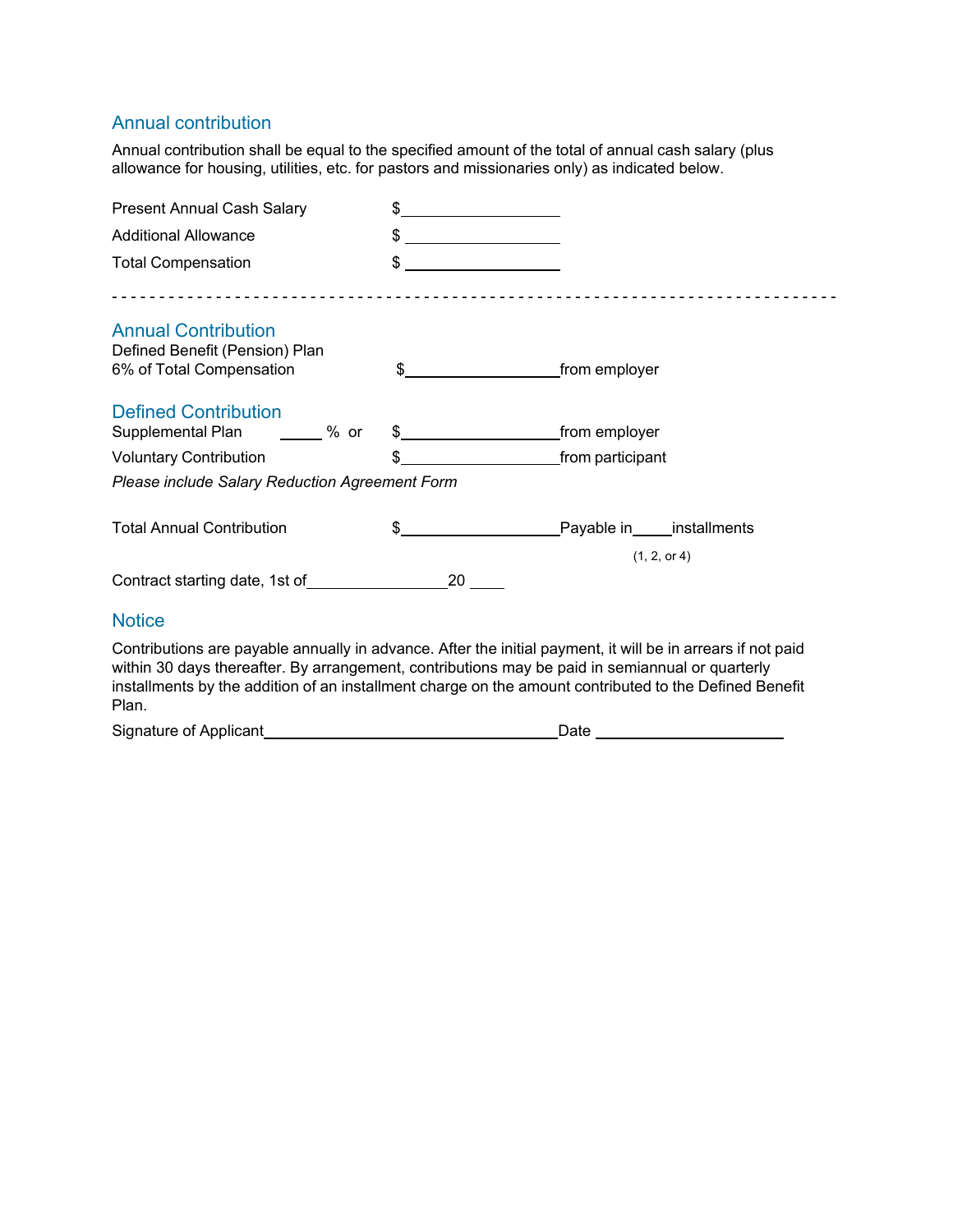

## **Employer Resolution**

The following resolution and agreement was voted by:

|                                  |     | ot                               |         |  |
|----------------------------------|-----|----------------------------------|---------|--|
| (name of church or organization) |     | (city or town)                   | (state) |  |
| on                               | tor |                                  |         |  |
| (date)                           |     | (name of plan participant)       |         |  |
| <b>Resolved: That</b>            |     |                                  |         |  |
|                                  |     | (name of church or organization) |         |  |

participate in The Converge Retirement Plan as amended and agrees to pay to the Trustees, in advance, for the member employed by said organization and holding membership in The Plans, annual contributions equivalent to 6% of annual<br>compensation to be contributed to the pension plan; and \_\_\_\_\_% or \$ of annual compensation to be compensation to be contributed to the pension plan; **and with 8 \compensation** to be contributed to the pension plan; **and contributed to the defined contribution plan**. The employer agrees to notify Converge Retirement when changes in salary amount take place so that billing amounts will continue to be the fixed percentage of salary (6%) to the pension plan. It is understood that said annual contributions may be paid semi-annually or quarterly. An installment fee will be added to the pension portion of the contribution. In addition, a voluntary wage reduction may be agreed to by the participant whereby a portion of annual compensation will be withheld by the employer and forwarded to the plan as a voluntary contribution.

(Name of organization)

(Signed by)

(Title)

Notice:

It is expected that this contribution will be provided for in the current expense budget. It is neither a part of the benevolence of the church nor of the minister's regular salary.

Under any and all circumstances, payments made on behalf of the employee by the employing organizations are retained as credits in the employee's name, and such credits with interest, will be available to benefit the employee beginning at age 65 unless an early or late retirement option is requested. In case of his death before such retirement, benefits will be paid to his designated beneficiary.

The salary base used to compute annual deposits is the regular cash salary from a qualified employer plus an allowance for the fair rental value of the parsonage when owned by the church or housing allowance that is part of the compensation package.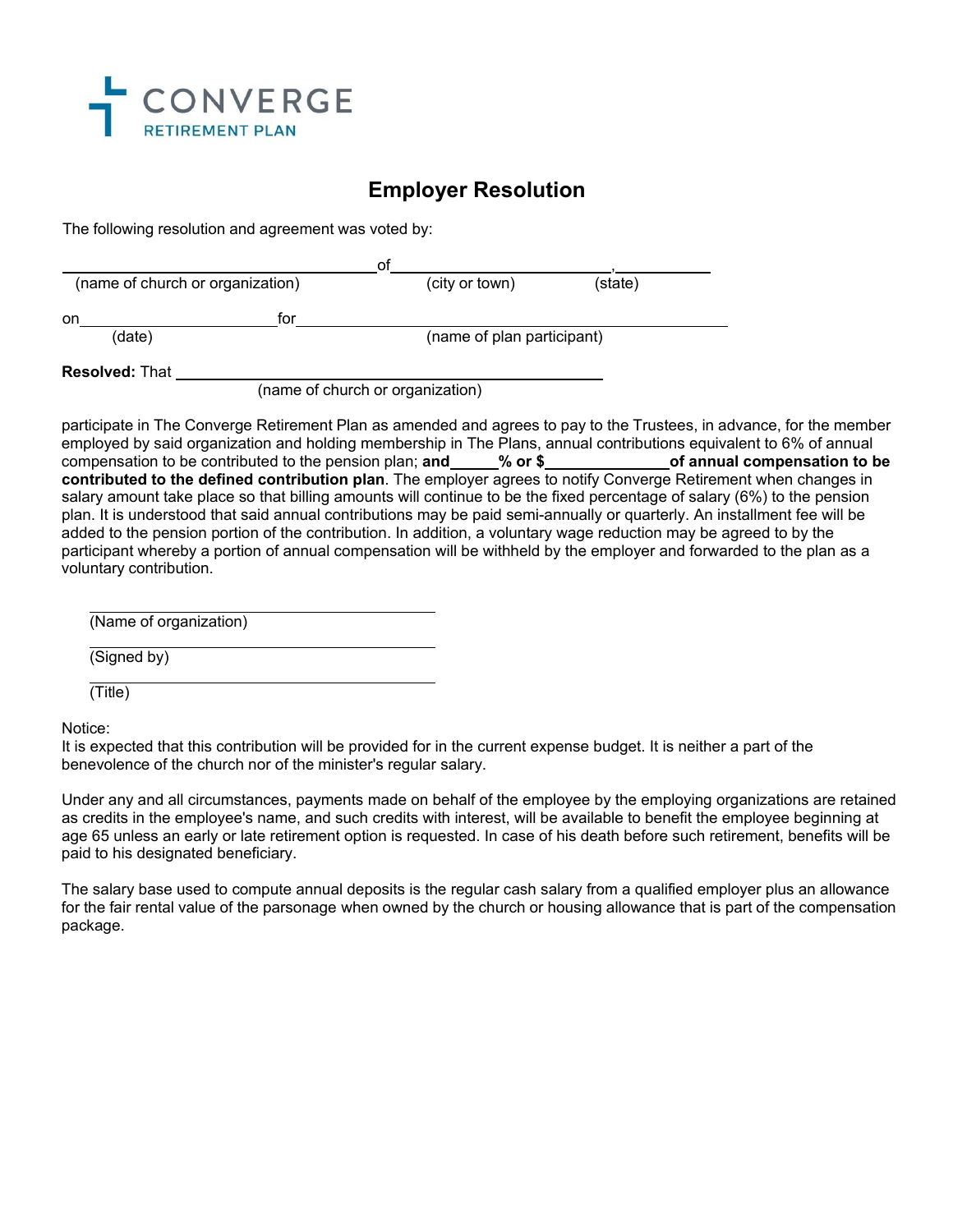

## **Designation of Beneficiary**

Participant's Name:

|  | Marital Status: | Married $\Box$ Single |  |  |
|--|-----------------|-----------------------|--|--|
|--|-----------------|-----------------------|--|--|

I wish to designate the following beneficiary(ies) to receive any death benefits and any Defined Contribution balance that may become payable upon death. I hereby revoke any previous designations of beneficiaries I may have made.

### **If married, you may designate a non-spouse as primary beneficiary for applicable death benefits and/or remaining Defined Contribution balance if spousal consent is provided on page 2.**

The **primary beneficiary** for any applicable death benefit under the provisions of the **Defined Benefit Plan** (up to one year of my salary) shall be: (**Please complete both primary beneficiary designations.**)

Name **Relationship** Relationship

The **primary beneficiary** for any remaining **Defined Contribution Plan** balance shall be:

Name Relationship in the control of the control of the control of the control of the control of the control of the control of the control of the control of the control of the control of the control of the control of the co

**Secondary beneficiary(ies)** will be:

| <b>Name</b> | <b>Relationship/Birthdate</b> | <b>Benefit Type</b>          | % Share |
|-------------|-------------------------------|------------------------------|---------|
|             |                               | <b>Death Benefit:</b>        |         |
|             |                               | <b>Defined Contribution:</b> |         |
|             |                               | <b>Death Benefit:</b>        |         |
|             |                               | <b>Defined Contribution:</b> |         |
|             |                               | <b>Death Benefit:</b>        |         |
|             |                               | <b>Defined Contribution:</b> |         |
|             |                               | <b>Death Benefit:</b>        |         |
|             |                               | <b>Defined Contribution:</b> |         |
|             |                               | <b>Death Benefit:</b>        |         |
|             |                               | <b>Defined Contribution:</b> |         |

**Participant's Signature Date** 

*Note: If your spouse is not 100% primary beneficiary for both the applicable death benefit and the Defined Contribution balance, then page 2 is required to be completed and notarized.* 

Page 1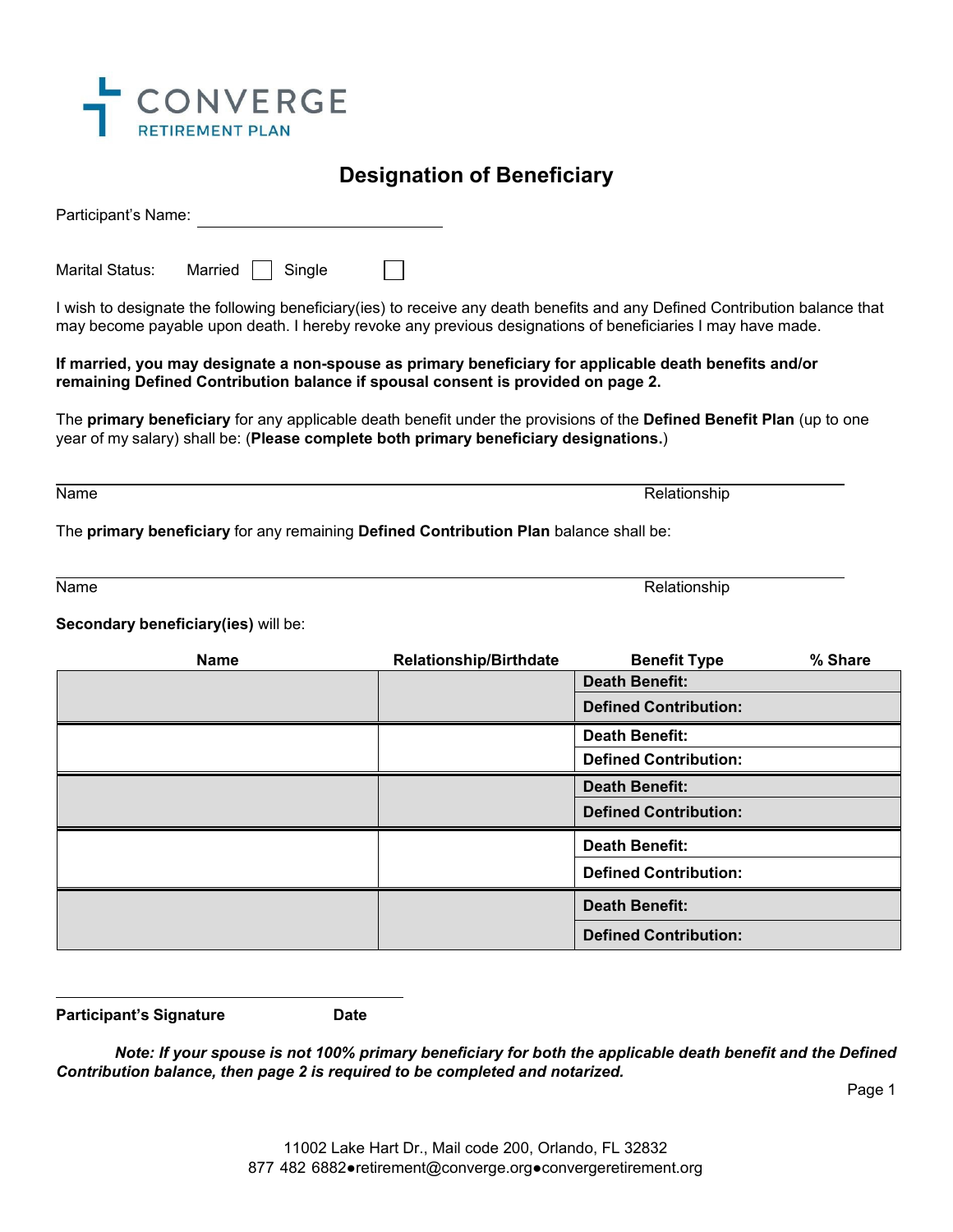# **Designation of Beneficiary, Cont'd.**

### **SPOUSE'S CONSENT** - (Married Participants Only)

I am the spouse of the Plan participant stated above. I agree to my spouse naming a primary beneficiary other than myself for the applicable benefit described on page 1 of this form. I acknowledge that I have received a fair and reasonable disclosure of my spouse's death benefits and Defined Contribution balances. I also acknowledge that I shall have no claim whatsoever against Converge Retirement Plan for any payment to my spouse's named beneficiary(ies).

Spouse's Signature **Date** 

**Notary Public**

Subscribed and sworn to before me this day of the state of the state of the subscribed and sworn to before me this

(notary seal)